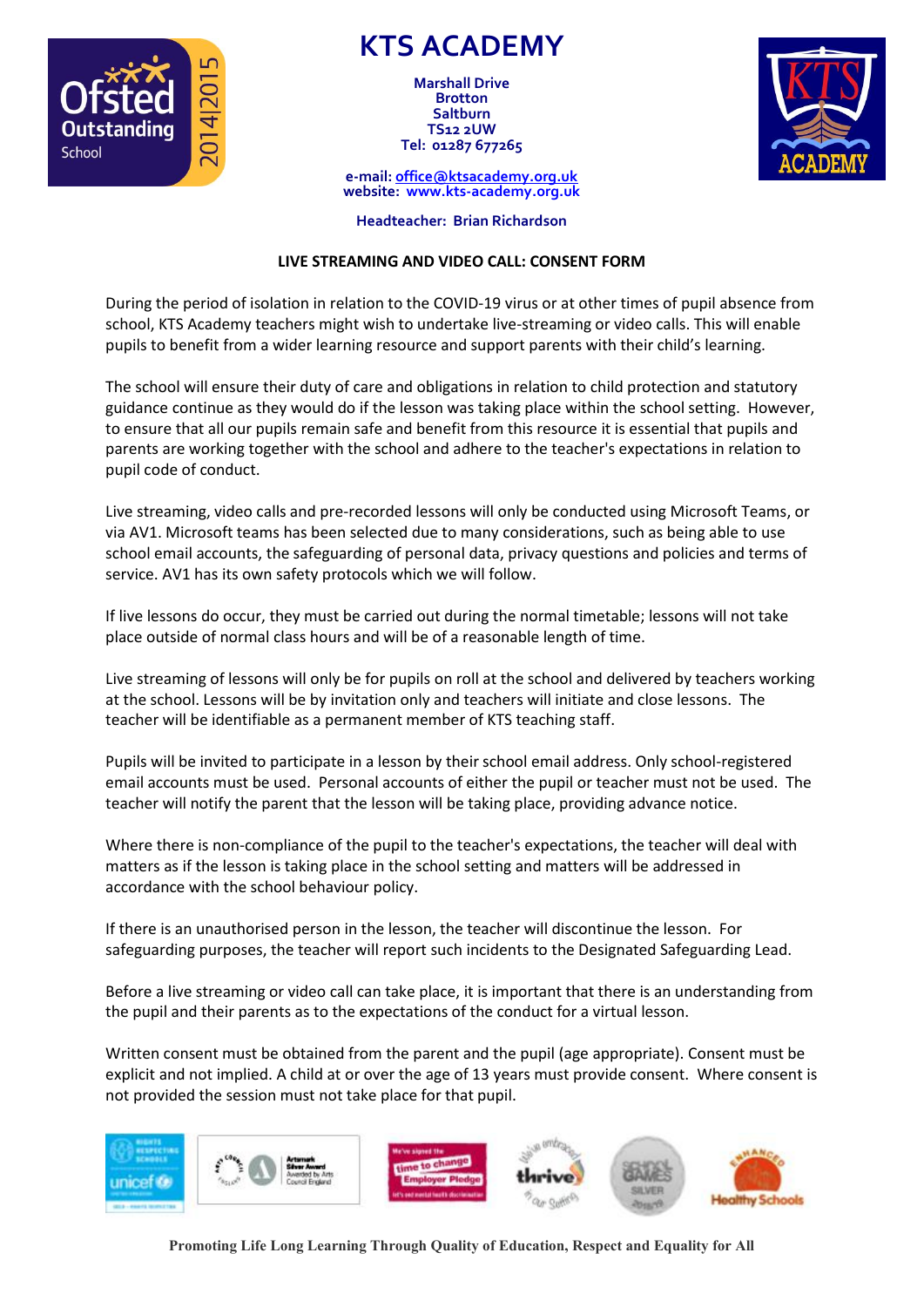All concerns and complaints are taken very seriously and will be dealt with in line with the Academy Complaints Procedure, where appropriate.

Please provide the following information:

Email address:

Child's First Name:

Child's Surname:

Child's Date of birth:

Please read the following and select 'yes' if you agree to the expectations of your child when engaged in virtual communications and remote learning.

## **PUPIL EXPECTATIONS**

I will ensure that my device is safe and avoids disruption to the lesson through unsolicited pop-ups and exposure of any personal data. All notifications on the device will be turned off

I will not use mobiles phones or social media platforms during the lesson

I will not record any part of the live streaming lesson

I understand that the expectations on my conduct are the same as if the lesson was taking place in a school setting and I will act at all times in accordance with the teacher expectations during the lesson

I will ensure my conduct is compliant to the teacher's requests at all times and I understand that if I am not compliant that I may be subject to actions as part of the school behaviour policy

I will be appropriately dressed

If my account is not working for example, I have a problem accessing the school webmail or I get locked out and no solution can be found, I will not contact the teacher directly, but will contact the head or deputy

I understand that if I feel unsafe at any time during the lesson, I must report this to the teacher immediately

*Yes / no*



**Promoting Life Long Learning Through Quality of Education, Respect and Equality for All**